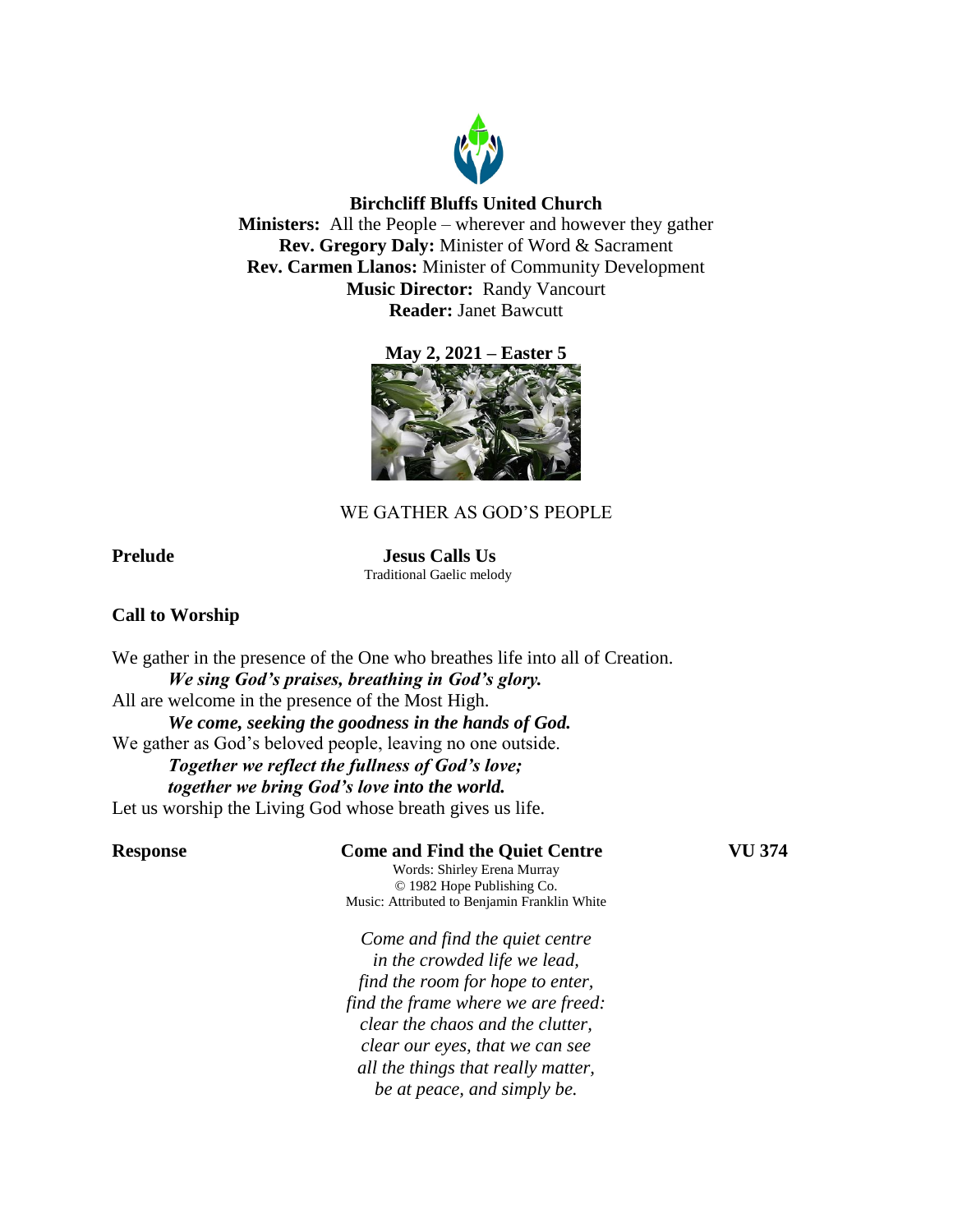*Silence is a friend who claims us, cools the heat and slows the pace, God it is who speaks and names us, knows our being, face to face, making space within our thinking, lifting shades to show the sun, raising courage when we're shrinking, finding scope for faith begun.*

*In the Spirit let us travel, open to each other's pain, let our loves and fears unravel, celebrate the space we gain: there's a place for deepest dreaming, there's a time for heart to care, in the Spirit's lively scheming there is always room to spare!*

# **Life & Work of the Church**



*Welcome to online worship*

*Whoever you are, however you identify, wherever you come from, you are welcome here.*

# **Land Acknowledgement**

As we prepare for worship, we take a moment to acknowledge the sacred land on which Birchcliff Bluffs United Church stands. It has been a site of human activity for many thousands of years. This land is the territory of the Huron-Wendat and Petun First Nations, the Seneca, and the Mississauga's of the Credit and Scugog. What we now know as Scarborough is part of the Williams Treaty lands. Today, the meeting place around Toronto is still the home to many Indigenous people from across Turtle





Island. We are grateful for the opportunity to live and work on this territory. It is now our time to share in the care and maintenance of the land. Part of that discussion is the work of reconciliation and we seek to be mindful of broken covenants and the need to strive to make right with all our relations.

# **Candle Lighting**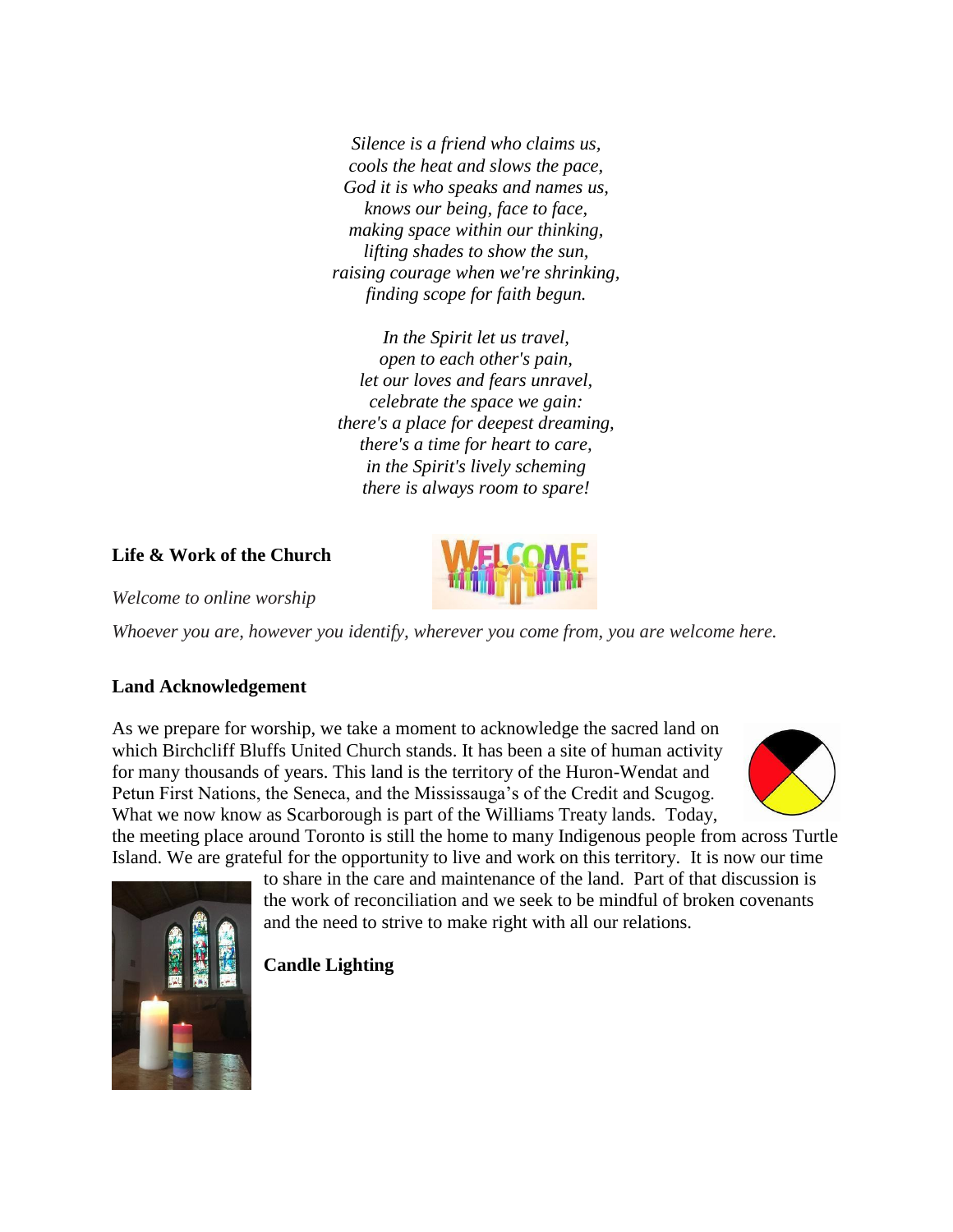**Opening Hymn God, Take My Hand VU 638** Words: Julie van Hausmann Music: Friedrich Silcher

> *God, take my hand and lead me upon life's way; direct, protect and feed me from day to day. Without your grace and favour I go astray; so take my hand, O Saviour, and lead the way.*

*God, when the tempest rages, I need not fear; for you, the Rock of Ages, are always near. Close by your side abiding, I fear no foe, for when your hand is guiding, in peace I go.*

*God, when the shadows lengthen and night has come, I know that you will strengthen my steps toward home, and nothing can impede me, O blessed Friend! So, take my hand and lead me unto the end.*

# **Prayer for Grace**

*God of love, today as we celebrate Mental Health Sunday, stir in us deep compassion for people living with mental health disorders and their families.* 

*Raise our awareness of how we can create a supportive and safe spiritual community for people who feel isolated, shunned and ashamed.* 

*Inspire us to reach out in love as a sign of your radical hospitality and grace. Encourage us to receive the gifts that are given by all, including those who are living with mental health challenges. Amen*

# WE LISTEN FOR GOD'S WORD

# **And Now For Something Completely Different**



**Hymn Come, O Fount of Every Blessing VU 559** Words: Robert Robinson Music: John Wyeth

*Come, O Fount of every blessing, tune my heart to sing your grace; streams of mercy, never ceasing call for songs of endless praise.*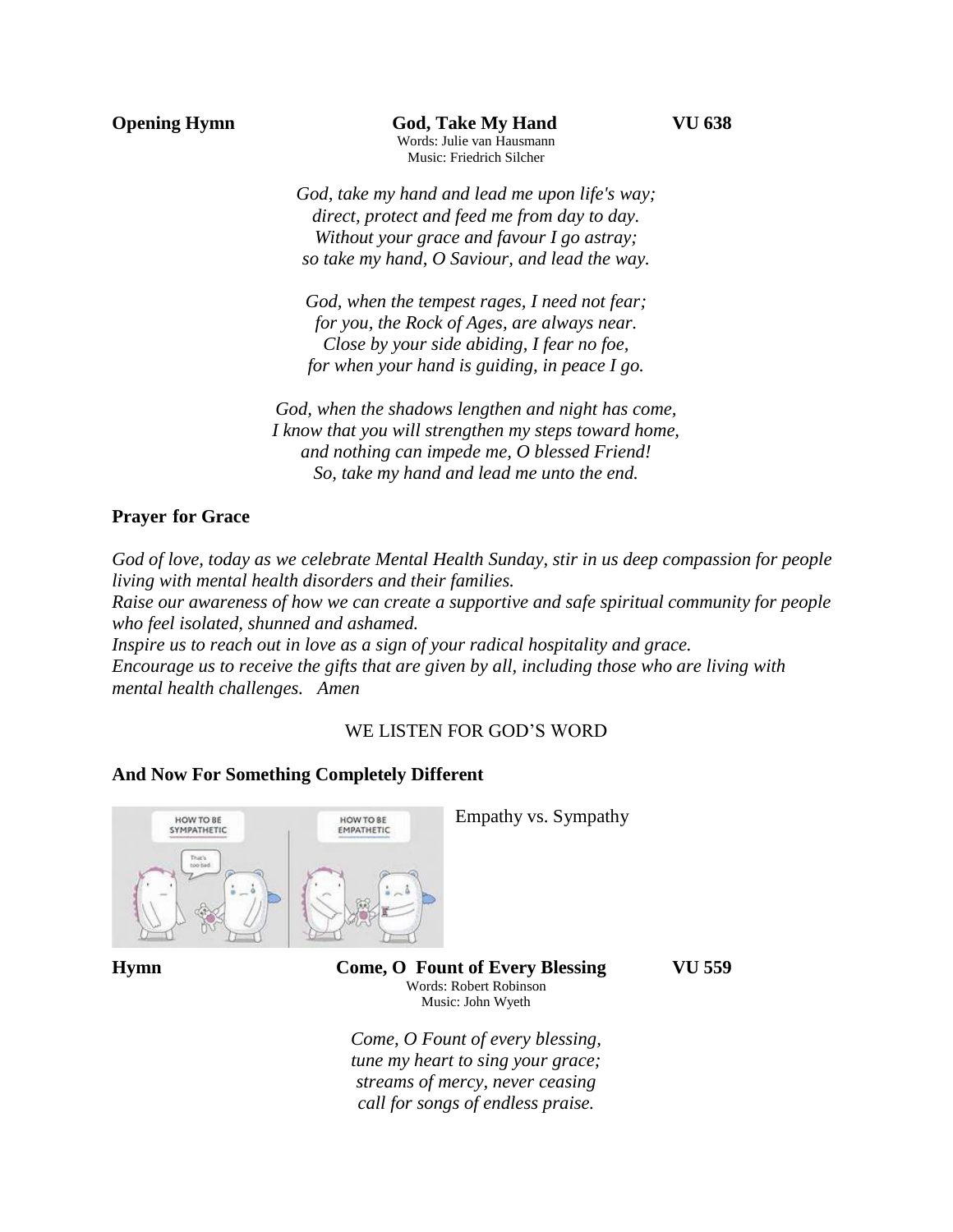*Teach me some melodious sonnet, sung by flaming tongues above. Praise the mount; I'm fixed upon it, mount of God's unfailing love.*

*Here I pause in my sojourning, giving thanks for having come, come to trust, at every turning, God will guide me safely home. Jesus sought me when a stranger, wandering from the fold of God, came to rescue me from danger, precious presence, precious blood.*

*O, to grace how great a debtor daily I am drawn anew! Let that grace now, like a fetter, bind my wandering heart to you. Prone to wander, I can feel it, wander from the love I've known: here's my heart, O, take and seal it, seal it for your very own* 

# **Prayer of Illumination**

*Sheltering One, keeper of hearts; as we receive your word today, bring us into open spaces where peace and reconciliation will thrive. With joy and blessings, Amen.* 

Acts 8:26-40 New Revised Standard Version

 $26$  Then an angel of God said to Philip, "Get up and go toward the south to the road that goes down from Jerusalem to Gaza." (This is a wilderness road.)  $27$  So he got up and went. Now there was an Ethiopian eunuch, a court official of the Candace, queen of the Ethiopians, in charge of her entire treasury. He had come to Jerusalem to worship  $2^8$  and was returning home; seated in his chariot, he was reading the prophet Isaiah. <sup>29</sup> Then the Spirit said to Philip, "Go over to this chariot and join it." <sup>30</sup> So Philip ran up to it and heard him reading the prophet Isaiah. He asked, "Do you understand what you are reading?"

 $31$  He replied, "How can I, unless someone guides me?" And he invited Philip to get in and sit beside him. <sup>32</sup> Now the passage of the scripture that he was reading was this:

*"Like a sheep he was led to the slaughter, and like a lamb silent before its shearer, so he does not open his mouth. <sup>33</sup> In his humiliation justice was denied him. Who can describe his generation? For his life is taken away from the earth."*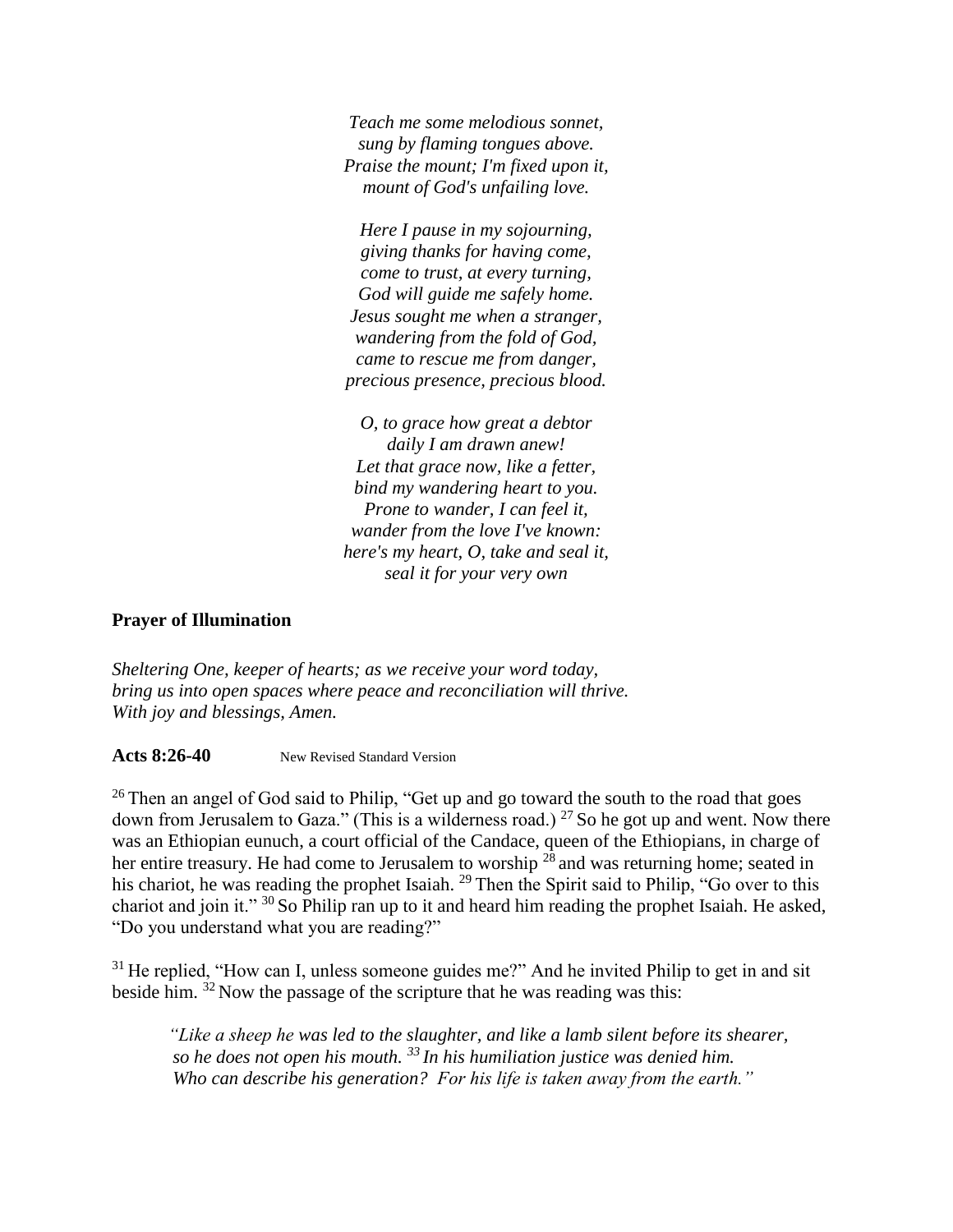<sup>34</sup> The eunuch asked Philip, "About whom, may I ask you, does the prophet say this, about himself or about someone else?" <sup>35</sup> Then Philip began to speak, and starting with this scripture, he proclaimed to him the good news about Jesus.  $36$  As they were going along the road, they came to some water; and the eunuch said, "Look, here is water! What is to prevent me from being baptized?" <sup>38</sup> He commanded the chariot to stop, and both of them, Philip and the eunuch, went down into the water, and Philip baptized him.  $3<sup>9</sup>$  When they came up out of the water, the Spirit of God snatched Philip away; the eunuch saw him no more, and went on his way rejoicing.  $40$  But Philip found himself at Azotus, and as he was passing through the region, he proclaimed the good news to all the towns until he came to Caesarea.

# 1 **John 4:7-21** New Revised Standard Version

<sup>7</sup> Beloved, let us love one another, because love is from God; everyone who loves is born of God and knows God. <sup>8</sup> Whoever does not love does not know God, for God is love. <sup>9</sup> God's love was revealed among us in this way: God sent his only Son into the world so that we might live through him.  $10$  In this is love, not that we loved God but that God loved us and sent the Son to be the atoning sacrifice for our sins. <sup>11</sup> Beloved, since God loved us so much, we also ought to love one another. <sup>12</sup> No one has ever seen God; if we love one another, God lives in us, and God's love is perfected in us.

 $13$  By this we know that we abide in God and God in us, because God has given us the Spirit.  $14$  And we have seen and do testify that God has sent the Son as the Savior of the world.  $15$  God abides in those who confess that Jesus is the Son of God, and they abide in God. <sup>16</sup> So we have known and believe the love that God has for us.

God is love, and those who abide in love abide in God, and God abides in them. <sup>17</sup> Love has been perfected among us in this: that we may have boldness on the day of judgment, because as he is, so are we in this world. <sup>18</sup> There is no fear in love, but perfect love casts out fear; for fear has to do with punishment, and whoever fears has not reached perfection in love. <sup>19</sup> We love because God first loved us. <sup>20</sup> Those who say, "I love God," and hate their siblings, are liars; for those who do not love a sibling whom they have seen, cannot love God whom they have not seen.  $21$  The commandment we have from God is this: those who love God must love their siblings also.

The word of God for the people of God. *Thanks be to God*

# **Sermon A Tale of Two Stories**

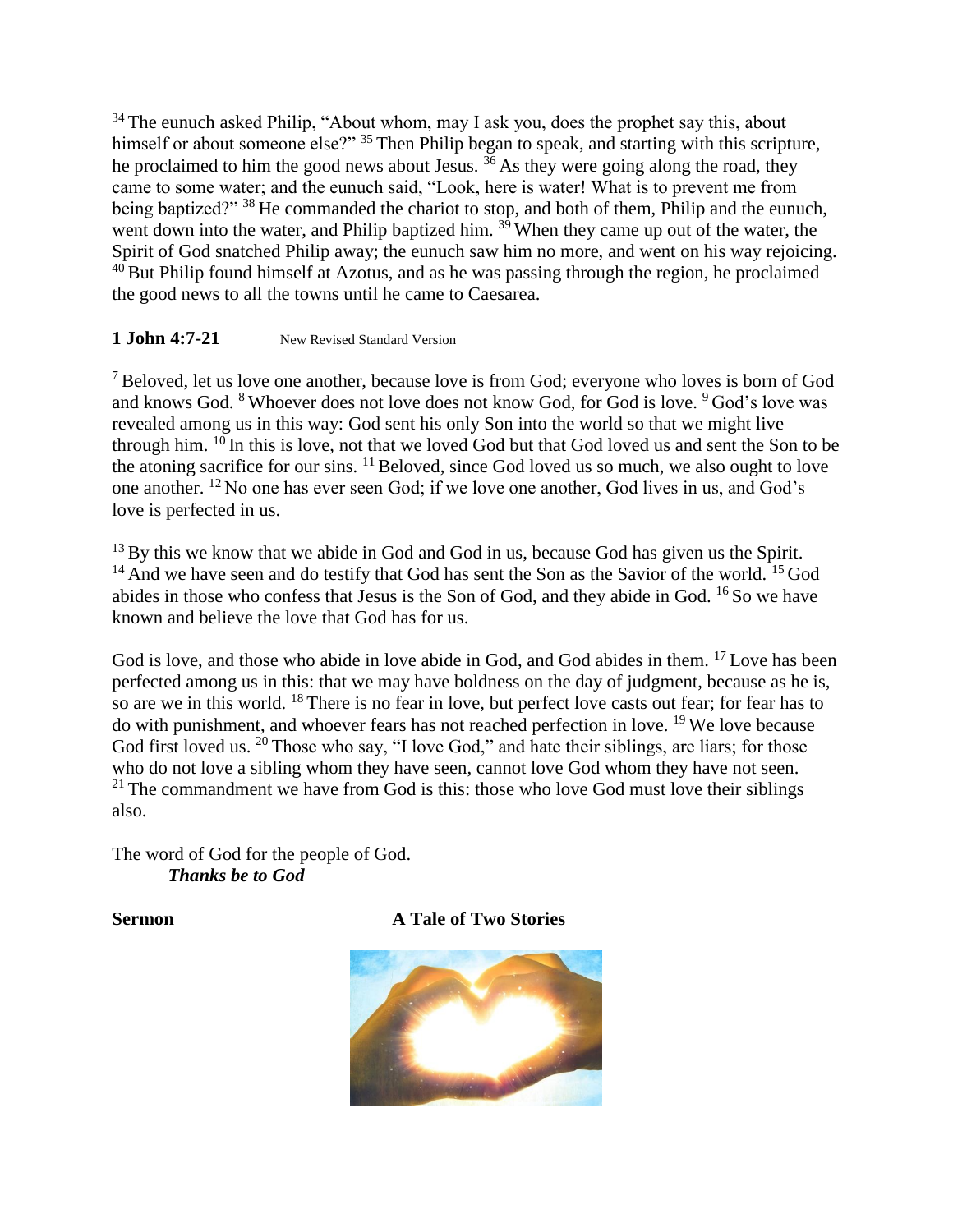#### **Hymn Abide With Me**

*(alternate text)* Words: Elaine Bidgood Sveet Music: William Henry Monk

*Abide with me, O Christ, the one true vine. Root me in love and train me to be kind. Guide all my actions, thoughts so I can be fruitful for you, O Christ, abide with me.*

*I can do nothing, God, apart from you. Yours is the glory, strength and wisdom, too. May I obey and faithful always be. O Christ, who changes not, abide with me.*

*Stay with me, God, through all this life does bring. Your nearness is a joy for all to sing. Grant me a heart that serves you all my days. Almighty God, I will abide always.*

### WE RESPOND TO GOD'S WORD



# **Offering**

#### **Prayers of the People**



*Our Father, who art in heaven, hallowed be thy name; thy kingdom come; thy will be done; on earth as it is in heaven. Give us this day our daily bread. And forgive us our trespasses, as we forgive those who trespass against us. And lead us not into temptation; but deliver us from evil. For thine is the kingdom, the power, and the glory for ever and ever.* 

### BLESSING AND SENDING FORTH

**Closing Hymn Take My Life and Let it Be VU 506** Words: Frances Ridley Havergal Music: Public Domain

*Take my life, and let it be consecrated, all for thee; take my moments and my days; let them flow in ceaseless praise.*

*Take my hands, and let them move at the impulse of your love;*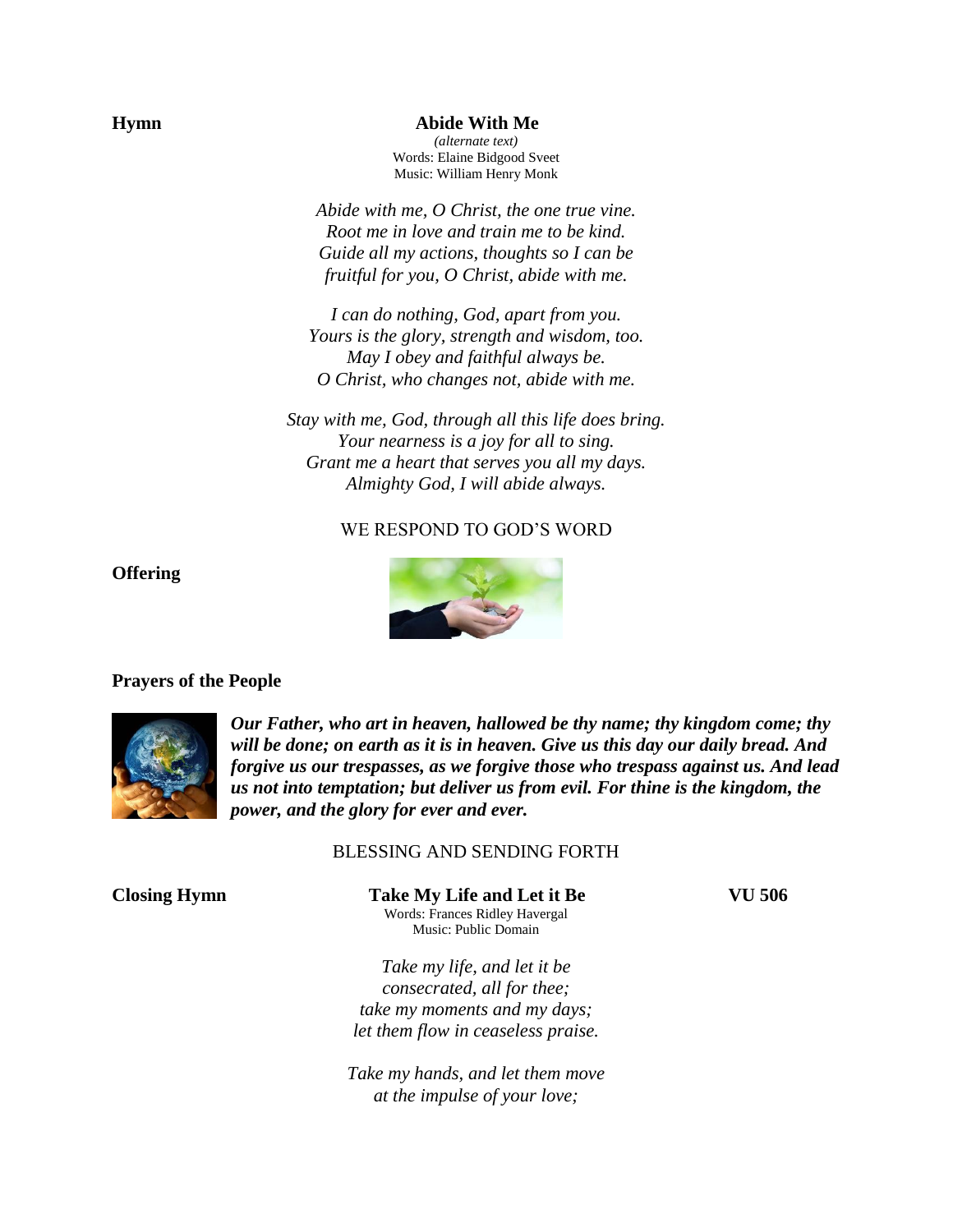*take my feet, and let them be swift and purposeful for thee.*

*Take my lips, and let them be filled with messages from thee; take my intellect, and use every power as you shall choose.*

*Take my love: and I will pour at your feet its treasure store; take myself, and I will be ever, only, all for thee.*

# **Benediction & Commissioning**



**Postlude May The Grace of Christ** Music: William Boyce

> Permission to reproduce lyrics and podcast/stream the music in this service obtained from ONE LICENSE, with license #A-737645. All Rights Reserved.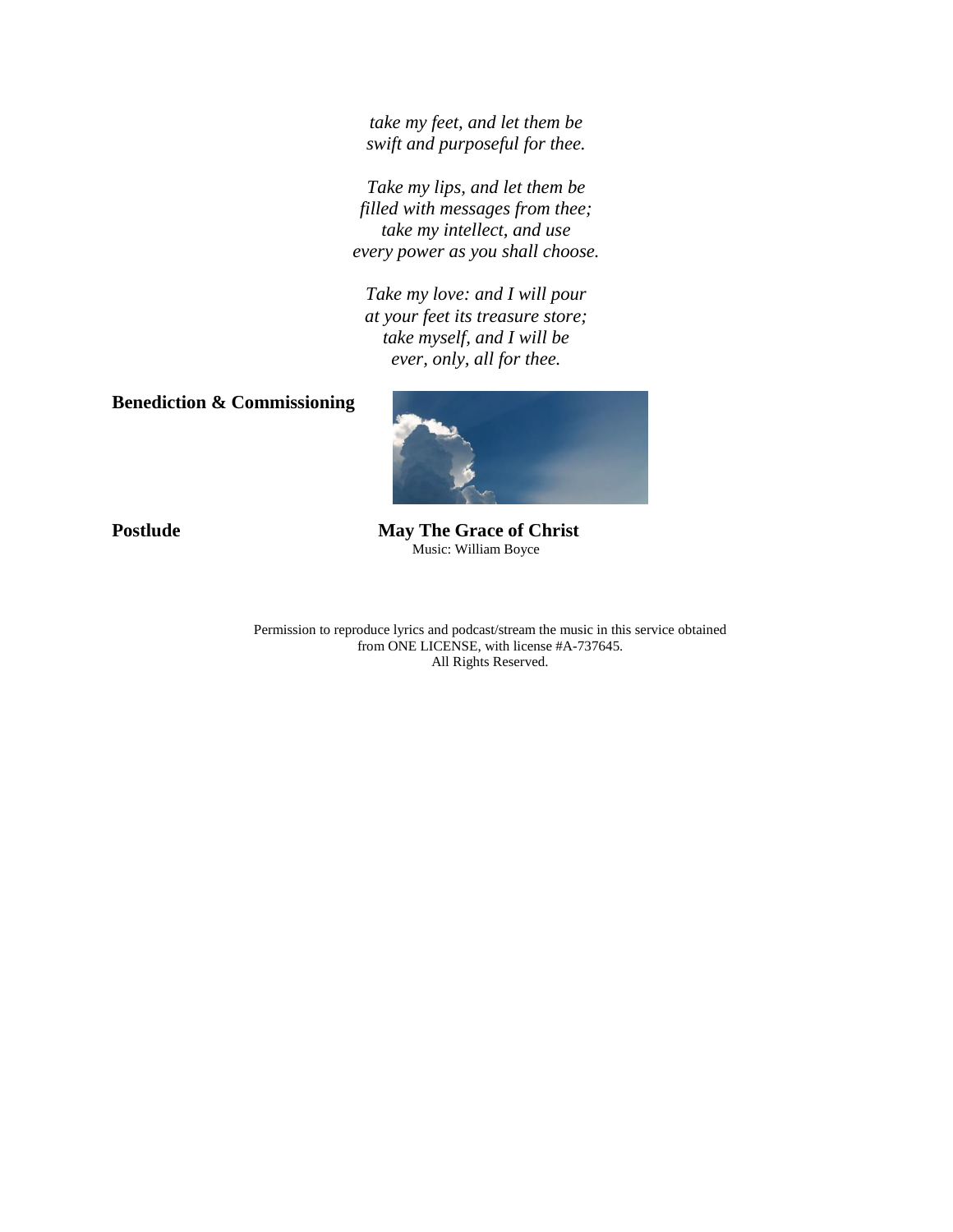## **Other Resources for Today**

Mental Health Commission of Canada: A federal organization developing a national mental health strategy, offering support, and programs:<http://mentalhealthcommission.ca/>

eMental Health: mental health services in your community:<http://www.ementalhealth.ca/>

Crisis Services Canada Suicide prevention and support:<http://www.crisisservicescanada.ca/>

Canadian Mental Health Association: Local offices offer services and support: [http://cmha.ca](http://cmha.ca/)

Black Youth Helpline [https://blackyouth.ca](https://blackyouth.ca/)

Mental Health First Aid<https://www.mhfa.ca/>

Psychological First Aid<https://www.redcross.ca/training>

# **Pointers For Successful Conversations About Mental Health**

Conversations about mental health, both public and private, sometimes can be complicated and difficult, especially in a religious context. Below are some Do's and Don'ts that may help.

#### DO:

- Be careful to respect your congregants' confidentiality. Many people with mental illness have endured stigma for many years. They may not want others to know they have mental health challenges, substance use disorder, neurodevelopmental difference, or other brain disorder, so always check with the person before talking about their condition publicly.
- · Watch your language. Avoid stigmatizing words like "crazy," "nuts" and "psycho."
- · Listen without being judgmental or offering advice.
- . Talk to others of God's unconditional love for them and your care and concern for them.
- Pray for balance in their lives and tolerance in yours.
- Gently educate those who spread misinformation about mental health challenges, substance use disorders, and brain differences, or perpetuate negative stereotypes.
- . Treat persons affected by mental health challenges and their families with compassion, not condescension. Most don't want pity, just understanding and the ability to bring their whole selves and their stories to the congregation.
- · Educate yourself about mental health challenges, understanding that some individuals may need more than spiritual counseling. Refer them to appropriate mental health professionals while continuing to support them as a spiritual friend.

#### **DON'T:**

- Don't tell a person with a mental health challenge or substance use disorder to just pray harder. That would not be appropriate advice for someone with cancer or a heart condition, and it is not appropriate for someone with mental illness. Mental illnesses are biological conditions that may have environmental triggers, and frequently respond well to therapies and/or medications, just like other disorders.
- . Don't use shame or guilt as a motivator. For many who suffer from mental health challenges and substance use disorders, shame and inappropriate guilt may exacerbate their problems.
- . Don't look down on persons with mental illness or substance use disorders for using medications to control their symptoms. Someone with depression using antidepressants is no different from someone with diabetes using insulin.
- . Don't forget to find simple ways to support family members and friends of people living with a mental illness. A card, a meal, and your supportive listening can be healing.
- . Don't shy away from talking with a person who has let it be known they are living with a mental health challenge, substance use disorder, or brain difference.

Some of the above content was adapted from an article by Jan Lutz, "The 'Do's and 'Don'ts of Ministry," published by NAMI Faith-Net.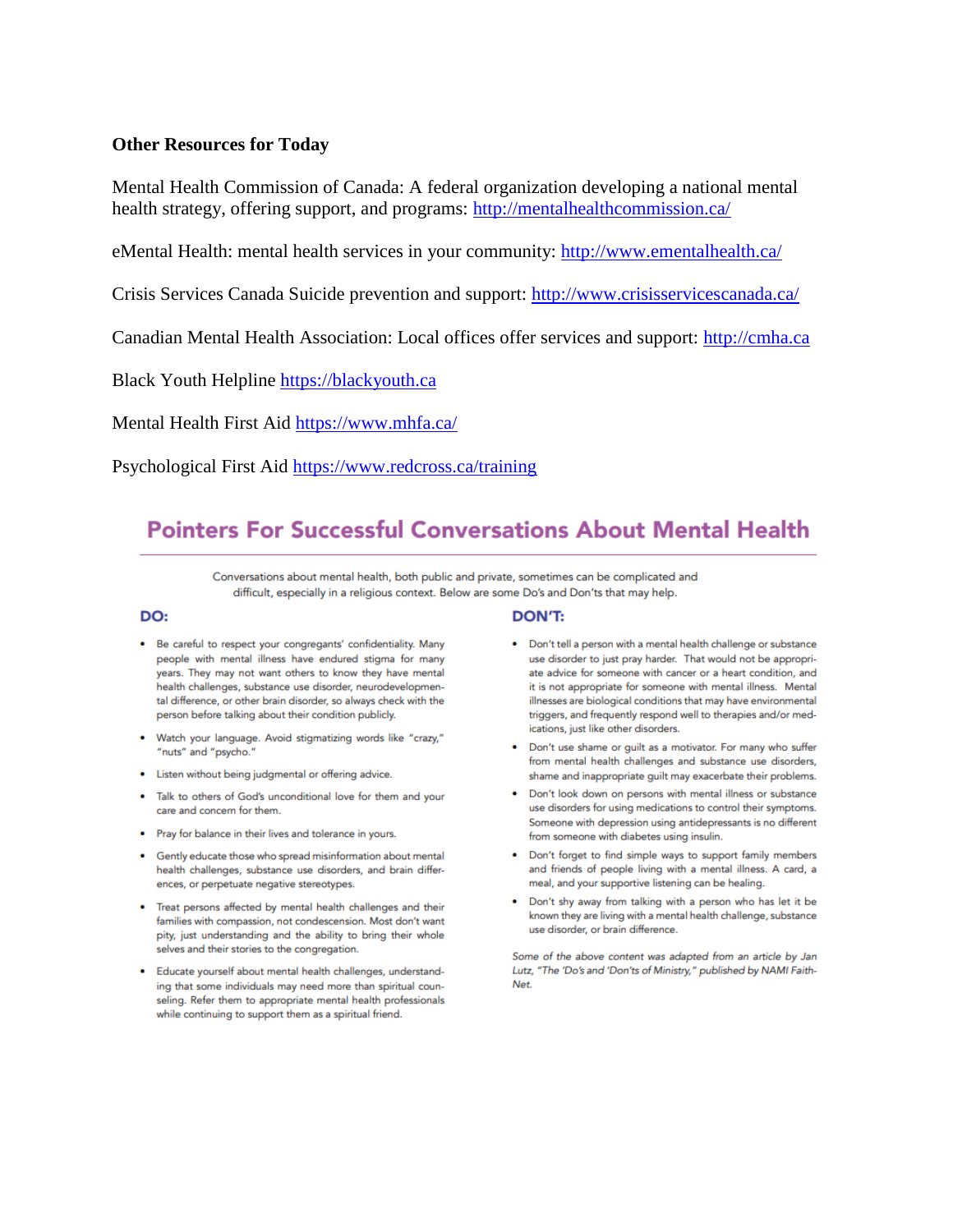# **5 Simple Things You Can Do**

to make the world a better place for people with mental health challenges and their families

- 1. Be a friend. Provide companionship and compassion on the road toward recovery. Offer a ride to church or to a local support group. Listen without judgement. Pray for those you know with mental health challenges, substance use disorders, and for their family members.
- 2. Share your story. Has mental illness impacted you or your family in some way? Your story may empower others to seek treatment or have hope.
- 3. Watch your language. Pay attention to the words you use and avoid stigmatizing labels. Do not refer to people as "crazy," "psycho," "lunatic" or "mental."
- 4. Be a "StigmaBuster." Challenge negative attitudes toward mental illness among your friends and acquaintances and in the media.
- 5. Learn the facts. Educate yourself about the various mental health challenges, substance use disorders, neurodevelopmental differences, and other brain disorders. Check out the resources at the UCC Mental Health Network (www.mhn-ucc.org), take a Mental Health First Aid class and host one at your congregation for the larger community. Offer a class or going a support group with the National Alliance on Mental Illness (www.nami.org) and check out the facts at the National Institute of Mental Health (www.nimh.nih.gov), the US Substance Abuse and Mental Health Services Administration (SAMHSA) (www.samhsa.gov), the Alzheimer's Association (www.alz.org). Visit the Mental Health Commission of Canada for education, supports and programs related to mental wellness http://mentalhealthcommission.ca/